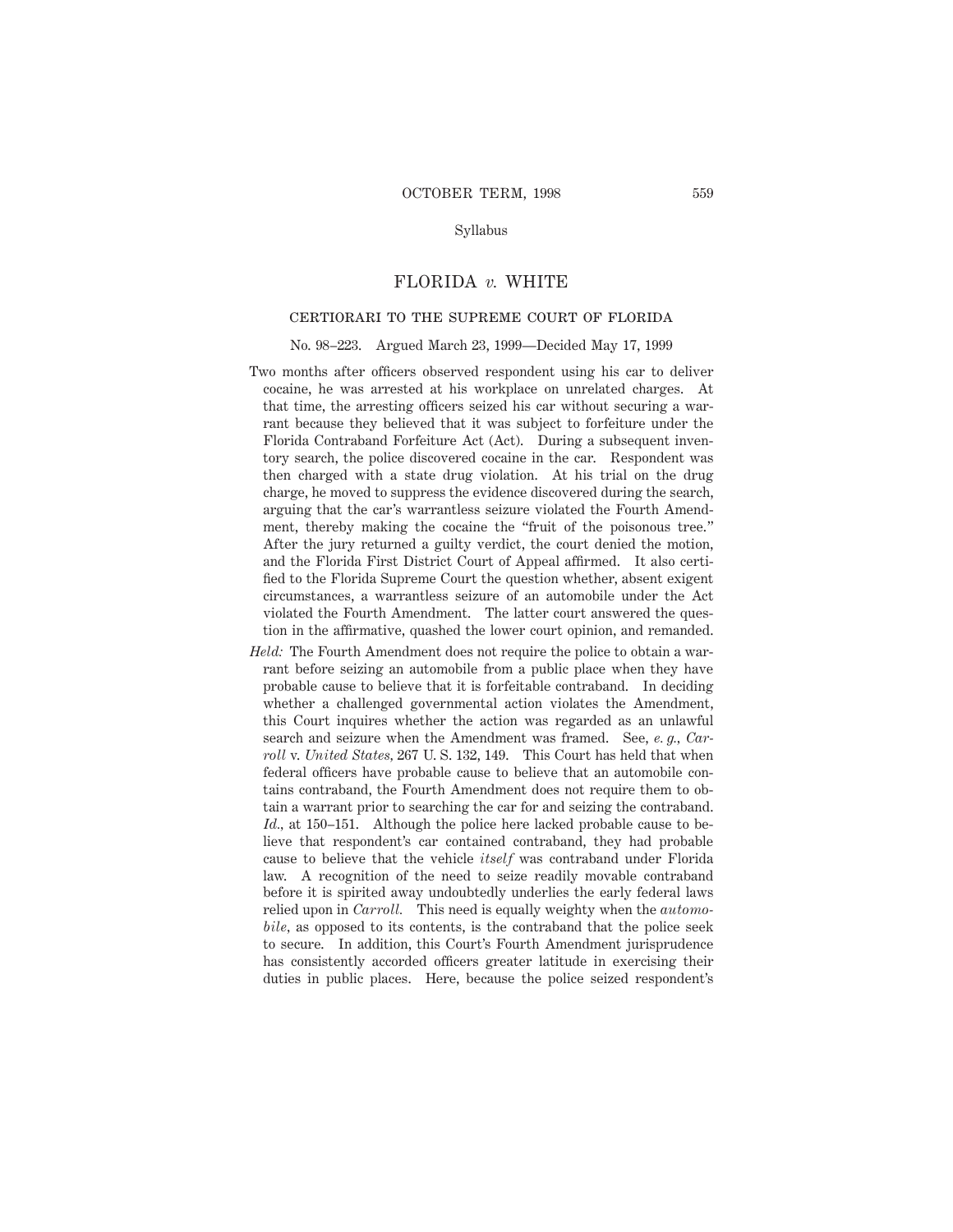#### Syllabus

vehicle from a public area, the warrantless seizure is virtually indistinguishable from the seizure upheld in *G. M. Leasing Corp.* v. *United States,* 429 U. S. 338, 351. Pp. 563–566.

710 So. 2d 949, reversed and remanded.

THOMAS, J., delivered the opinion of the Court, in which REHNQUIST, C. J., and O'Connor, Scalia, Kennedy, Souter, and Breyer, JJ., joined. Souter, J., filed a concurring opinion, in which Breyer, J., joined, *post,* p. 566. Stevens, J., filed a dissenting opinion, in which Ginsburg, J., joined, *post,* p. 567.

*Carolyn Snurkowski,* Assistant Deputy Attorney General of Florida, argued the cause for petitioner. With her on the briefs were *Robert A. Butterworth,* Attorney General, and *Daniel A. David,* Assistant Attorney General.

*Malcolm L. Stewart* argued the cause for the United States as *amicus curiae* urging reversal. With him on the brief were *Solicitor General Waxman, Assistant Attorney General Robinson, Deputy Solicitor General Dreeben,* and *Kathleen A. Felton.*

*David P. Gauldin* argued the cause for respondent. With him on the brief were *David A. Davis* and *Michael J. Minerva.*\*

<sup>\*</sup>A brief of *amici curiae* urging reversal was filed for the State of Arkansas et al. by *Winston Bryant,* Attorney General of Arkansas, *David R. Raupp,* Senior Assistant Attorney General, and *Dan Schweitzer,* and by the Attorneys General for their respective States as follows: *Bill Lockyer* of California, *M. Jane Brady* of Delaware, *Thurbert E. Baker* of Georgia, *Margery S. Bronster* of Hawaii, *Alan G. Lance* of Idaho, *James E. Ryan* of Illinois, *Jeffrey A. Modisett* of Indiana, *Thomas J. Miller* of Iowa, *Carla J. Stovall* of Kansas, *J. Joseph Curran, Jr.,* of Maryland, *Jennifer M. Granholm* of Michigan, *Joseph P. Mazurek* of Montana, *Don Stenberg* of Nebraska, *Frankie Sue Del Papa* of Nevada, *Peter Verniero* of New Jersey, *Heidi Heitkamp* of North Dakota, *Betty D. Montgomery* of Ohio, *W. A. Drew Edmondson* of Oklahoma, *Mike Fisher* of Pennsylvania, *Charles M. Condon* of South Carolina, *Mark Barnett* of South Dakota, *Paul G. Summers* of Tennessee, *Jan Graham* of Utah, *Mark L. Earley*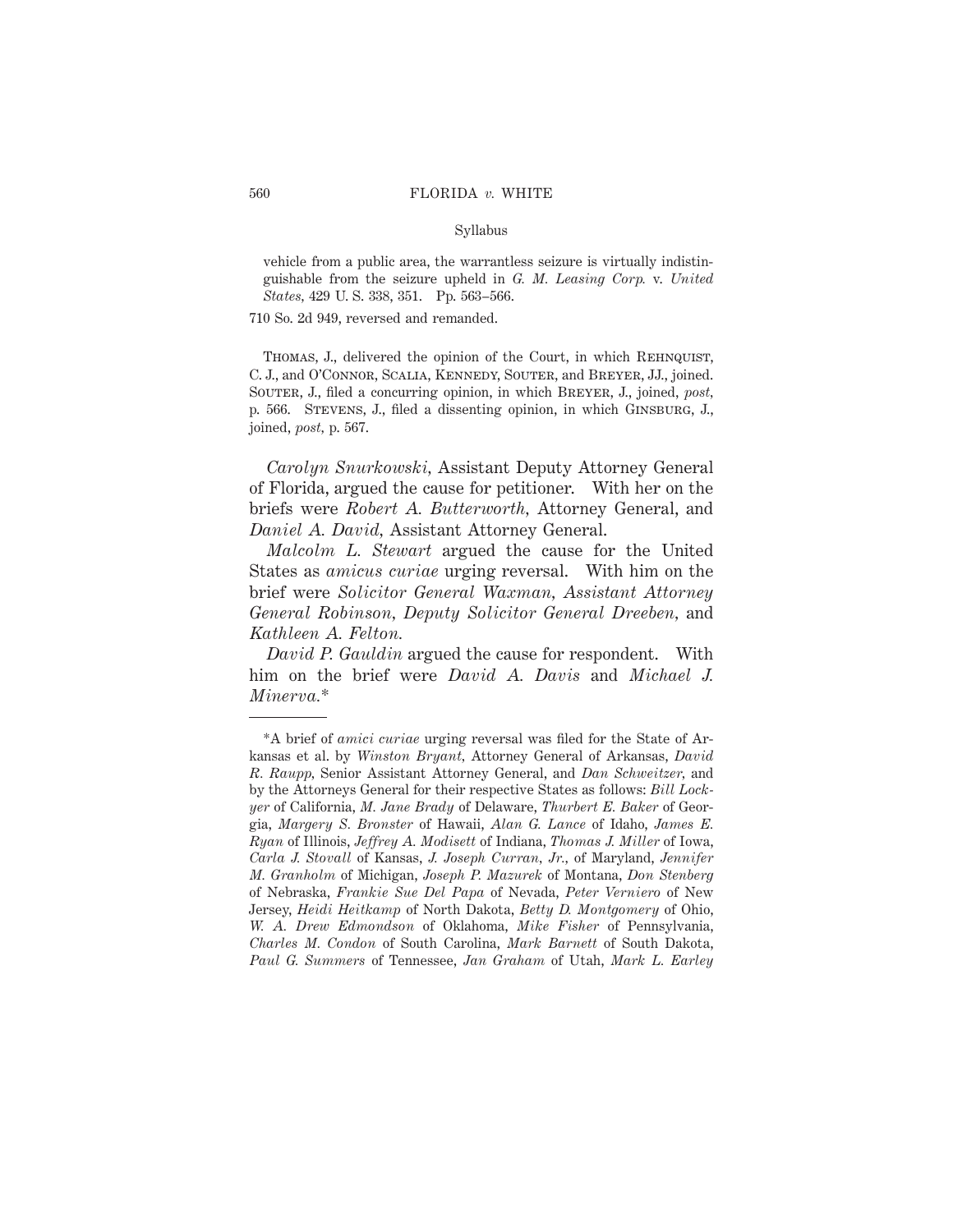# Justice Thomas delivered the opinion of the Court.

The Florida Contraband Forfeiture Act provides that certain forms of contraband, including motor vehicles used in violation of the Act's provisions, may be seized and potentially forfeited. In this case, we must decide whether the Fourth Amendment requires the police to obtain a warrant before seizing an automobile from a public place when they have probable cause to believe that it is forfeitable contraband. We hold that it does not.

On three occasions in July and August 1993, police officers observed respondent Tyvessel Tyvorus White using his car to deliver cocaine, and thereby developed probable cause to believe that his car was subject to forfeiture under the Florida Contraband Forfeiture Act (Act), Fla. Stat. § 932.701 *et seq.* (1997).1 Several months later, the police arrested respondent at his place of employment on charges unrelated to the drug transactions observed in July and August 1993. At the same time, the arresting officers, without securing a warrant, seized respondent's automobile in accordance with the provisions of the Act. See  $$932.703(2)(a).<sup>2</sup>$  They seized the

<sup>2</sup> Nothing in the Act requires the police to obtain a warrant prior to seizing a vehicle. See *State* v. *Pomerance,* 434 So. 2d 329, 330 (Fla. App. 1983). Rather, the Act simply provides that "[p]ersonal property

I

of Virginia, *Christine O. Gregoire* of Washington, and *Gay Woodhouse* of Wyoming.

*Richard J. Troberman* and *Lisa B. Kemler* filed a brief for the National Association of Criminal Defense Lawyers as *amicus curiae* urging affirmance.

<sup>1</sup> That Act provides, in relevant part: "Any contraband article, vessel, motor vehicle, aircraft, other personal property, or real property used in violation of any provision of the Florida Contraband Forfeiture Act, or in, upon, or by means of which any violation of the Florida Contraband Forfeiture Act has taken or is taking place, may be seized and shall be forfeited." Fla. Stat. § 932.703(1)(a) (1997).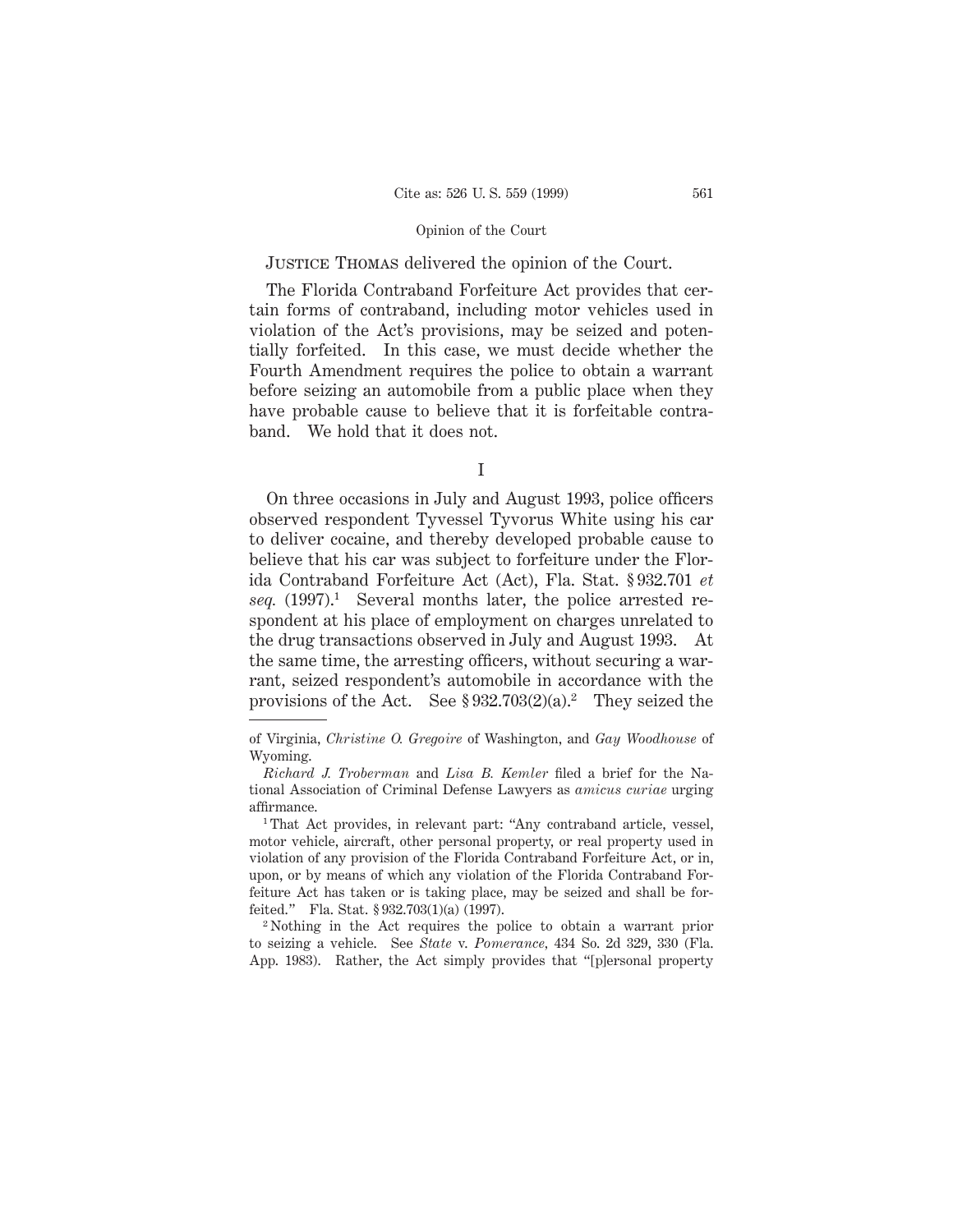vehicle solely because they believed that it was forfeitable under the Act. During a subsequent inventory search, the police found two pieces of crack cocaine in the ashtray. Based on the discovery of the cocaine, respondent was charged with possession of a controlled substance in violation of Florida law.

At his trial on the possession charge, respondent filed a motion to suppress the evidence discovered during the inventory search. He argued that the warrantless seizure of his car violated the Fourth Amendment, thereby making the cocaine the "fruit of the poisonous tree." The trial court initially reserved ruling on respondent's motion, but later denied it after the jury returned a guilty verdict. On appeal, the Florida First District Court of Appeal affirmed. 680 So. 2d 550 (1996). Adopting the position of a majority of state and federal courts to have considered the question, the court rejected respondent's argument that the Fourth Amendment required the police to secure a warrant prior to seizing his vehicle. *Id.,* at 554. Because the Florida Supreme Court and this Court had not directly addressed the issue, the court certified to the Florida Supreme Court the question whether, absent exigent circumstances, the warrantless seizure of an automobile under the Act violated the Fourth Amendment. *Id.,* at 555.

In a divided opinion, the Florida Supreme Court answered the certified question in the affirmative, quashed the First District Court of Appeal's opinion, and remanded. 710 So. 2d 949, 955 (1998). The majority of the court concluded that, absent exigent circumstances, the Fourth Amendment requires the police to obtain a warrant prior to seizing prop-

may be seized at the time of the violation or subsequent to the violation, if the person entitled to notice is notified at the time of the seizure . . . that there is a right to an adversarial preliminary hearing after the seizure to determine whether probable cause exists to believe that such property has been or is being used in violation of the Florida Contraband Forfeiture Act." § 932.703(2)(a).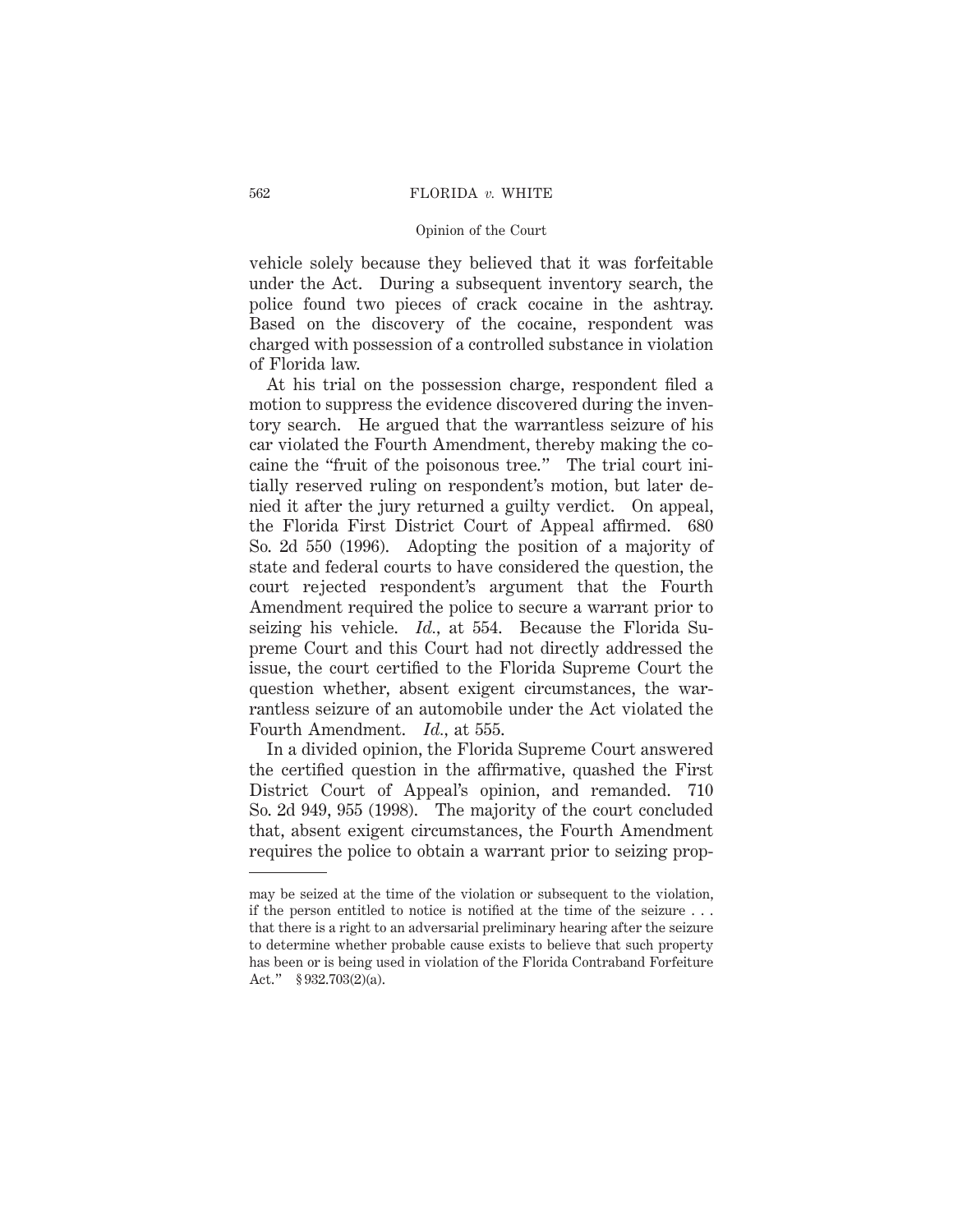erty that has been used in violation of the Act. *Ibid.* According to the court, the fact that the police develop probable cause to believe that such a violation occurred does not, standing alone, justify a warrantless seizure. The court expressly rejected the holding of the Eleventh Circuit, see *United States* v. *Valdes,* 876 F. 2d 1554 (1989), and the majority of other Federal Circuits to have addressed the same issue in the context of the federal civil forfeiture law, 21 U. S. C. § 881, which is similar to Florida's. See *United States* v. *Decker,* 19 F. 3d 287 (CA6 1994) *(per curiam); United States* v. *Pace,* 898 F. 2d 1218, 1241 (CA7 1990); *United States* v. *One 1978 Mercedes Benz,* 711 F. 2d 1297 (CA5 1983); *United States* v. *Kemp,* 690 F. 2d 397 (CA4 1982); *United States* v. *Bush,* 647 F. 2d 357 (CA3 1981). But see *United States* v. *Dixon,* 1 F. 3d 1080 (CA10 1993); *United States* v. *Lasanta,* 978 F. 2d 1300 (CA2 1992); *United States* v. *Linn,* 880 F. 2d 209 (CA9 1989). We granted certiorari, 525 U. S. 1000 (1998), and now reverse.

### II

The Fourth Amendment guarantees "[t]he right of the people to be secure in their persons, houses, papers, and effects, against unreasonable searches and seizures," and further provides that "no Warrants shall issue, but upon probable cause." U. S. Const., Amdt. 4. In deciding whether a challenged governmental action violates the Amendment, we have taken care to inquire whether the action was regarded as an unlawful search and seizure when the Amendment was framed. See *Wyoming* v. *Houghton, ante,* at 299; *Carroll* v. *United States,* 267 U. S. 132, 149 (1925) ("The Fourth Amendment is to be construed in light of what was deemed an unreasonable search and seizure when it was adopted, and in a manner which will conserve public interests as well as the interests and rights of individual citizens").

In *Carroll*, we held that when federal officers have probable cause to believe that an automobile contains contraband,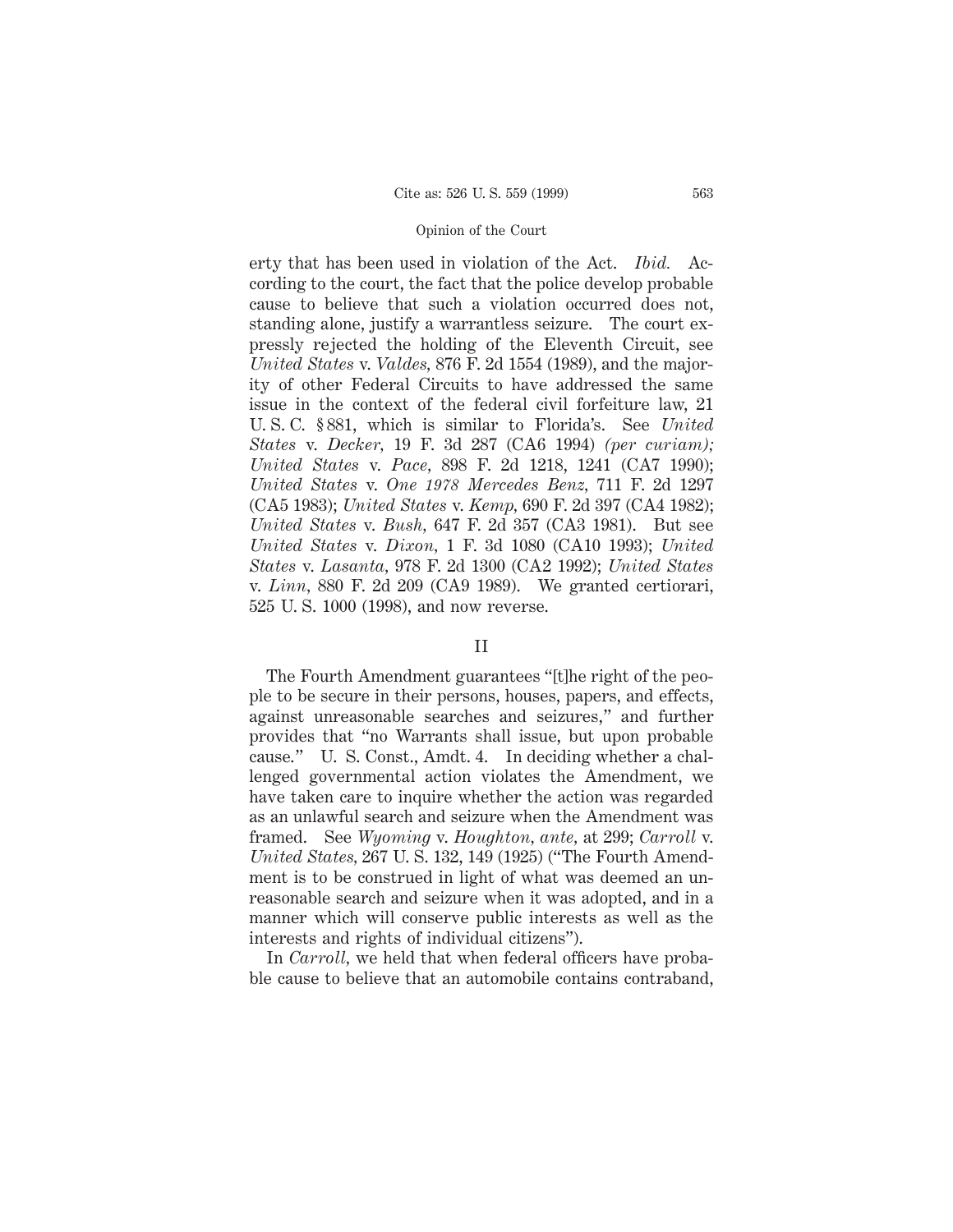#### 564 FLORIDA *v.* WHITE

#### Opinion of the Court

the Fourth Amendment does not require them to obtain a warrant prior to searching the car for and seizing the contraband. Our holding was rooted in federal law enforcement practice at the time of the adoption of the Fourth Amendment. Specifically, we looked to laws of the First, Second, and Fourth Congresses that authorized federal officers to conduct warrantless searches of ships and to seize concealed goods subject to duties. *Id.,* at 150–151 (citing Act of July 31, 1789, §§ 24, 29, 1 Stat. 43; Act of Aug. 4, 1790, § 50, 1 Stat. 170; Act of Feb. 18, 1793, § 27, 1 Stat. 315; Act of Mar. 2, 1799, §§ 68–70, 1 Stat. 677, 678). These enactments led us to conclude that "contemporaneously with the adoption of the Fourth Amendment," Congress distinguished "the necessity for a search warrant between goods subject to forfeiture, when concealed in a dwelling house or similar place, and like goods in course of transportation and concealed in a movable vessel where they readily could be put out of reach of a search warrant." 267 U.S., at 151.

The Florida Supreme Court recognized that under *Carroll*, the police could search respondent's car, without obtaining a warrant, if they had probable cause to believe that it contained contraband. The court, however, rejected the argument that the warrantless seizure of respondent's vehicle *itself* also was appropriate under *Carroll* and its progeny. It reasoned that "[t]here is a vast difference between permitting the immediate search of a movable automobile based on actual knowledge that it then contains contraband [and] the discretionary seizure of a citizen's automobile based upon a belief that it may have been used at some time in the past to assist in illegal activity." 710 So. 2d, at 953. We disagree.

The principles underlying the rule in *Carroll* and the founding-era statutes upon which they are based fully support the conclusion that the warrantless seizure of respondent's car did not violate the Fourth Amendment. Although, as the Florida Supreme Court observed, the police lacked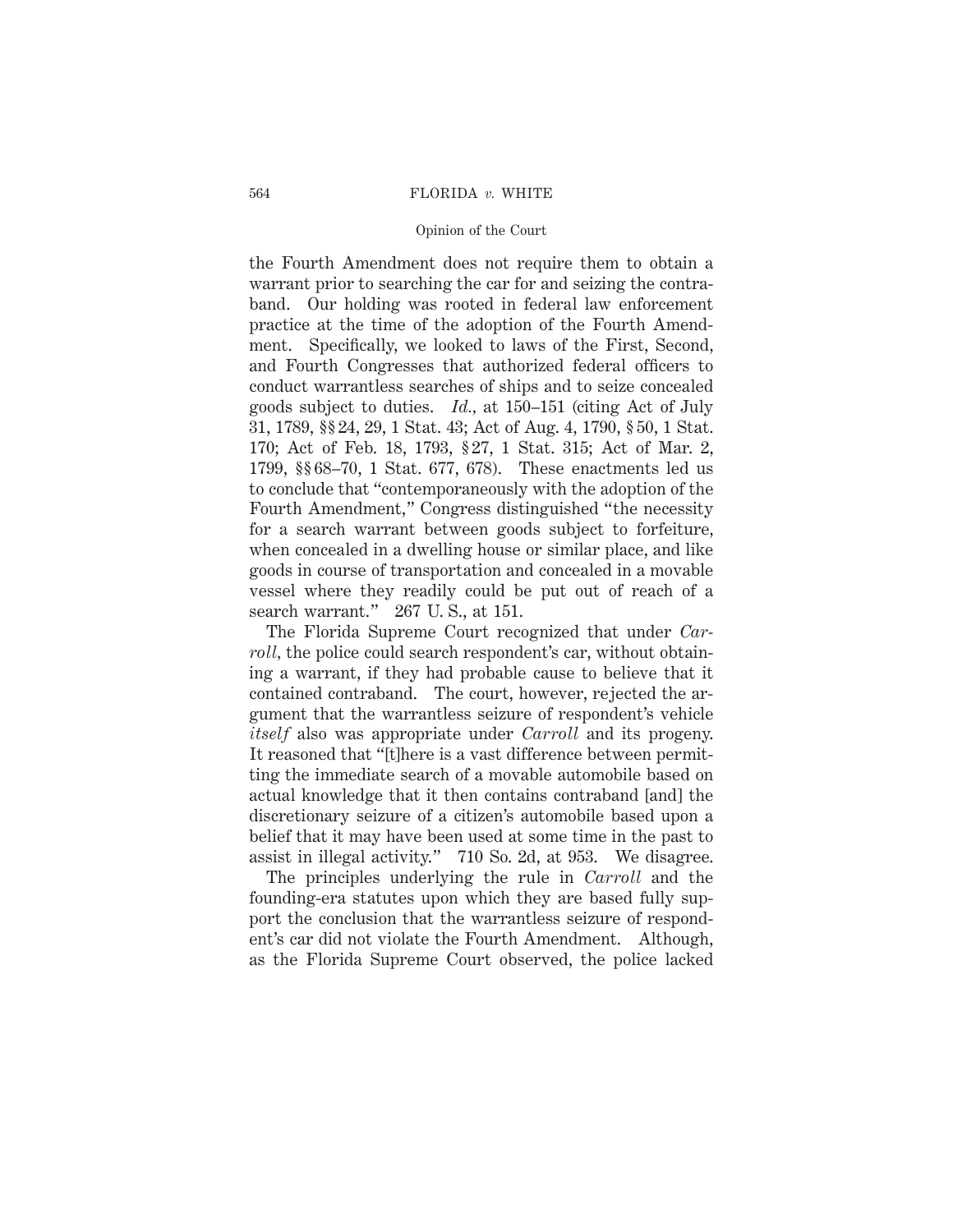probable cause to believe that respondent's car contained contraband, see 710 So. 2d, at 953, they certainly had probable cause to believe that the vehicle *itself* was contraband under Florida law.3 Recognition of the need to seize readily movable contraband before it is spirited away undoubtedly underlies the early federal laws relied upon in *Carroll.* See 267 U. S., at 150–152; see also *California* v. *Carney,* 471 U. S. 386, 390 (1985); *South Dakota* v. *Opperman,* 428 U. S. 364, 367 (1976). This need is equally weighty when the *automobile,* as opposed to its contents, is the contraband that the police seek to secure.4 Furthermore, the early federal statutes that we looked to in *Carroll,* like the Florida Contraband Forfeiture Act, authorized the warrantless seizure of *both* goods subject to duties *and* the ships upon which those goods were concealed. See, *e. g.,* 1 Stat. 43, 46; 1 Stat. 170, 174; 1 Stat. 677, 678, 692.

In addition to the special considerations recognized in the context of movable items, our Fourth Amendment jurisprudence has consistently accorded law enforcement officials greater latitude in exercising their duties in public places. For example, although a warrant presumptively is required for a felony arrest in a suspect's home, the Fourth Amendment permits warrantless arrests in public places where an officer has probable cause to believe that a felony has occurred. See *United States* v. *Watson,* 423 U. S. 411, 416–424 (1976). In explaining this rule, we have drawn upon the es-

<sup>&</sup>lt;sup>3</sup> The Act defines "contraband" to include any "vehicle of any kind,  $\dots$ which was used  $\dots$  as an instrumentality in the commission of, or in aiding or abetting in the commission of, any felony."  $\S 932.701(2)(a)(5)$ .

<sup>4</sup> At oral argument, respondent contended that the delay between the time that the police developed probable cause to seize the vehicle and when the seizure actually occurred undercuts the argument that the warrantless seizure was necessary to prevent respondent from removing the car out of the jurisdiction. We express no opinion about whether excessive delay prior to a seizure could render probable cause stale, and the seizure therefore unreasonable under the Fourth Amendment.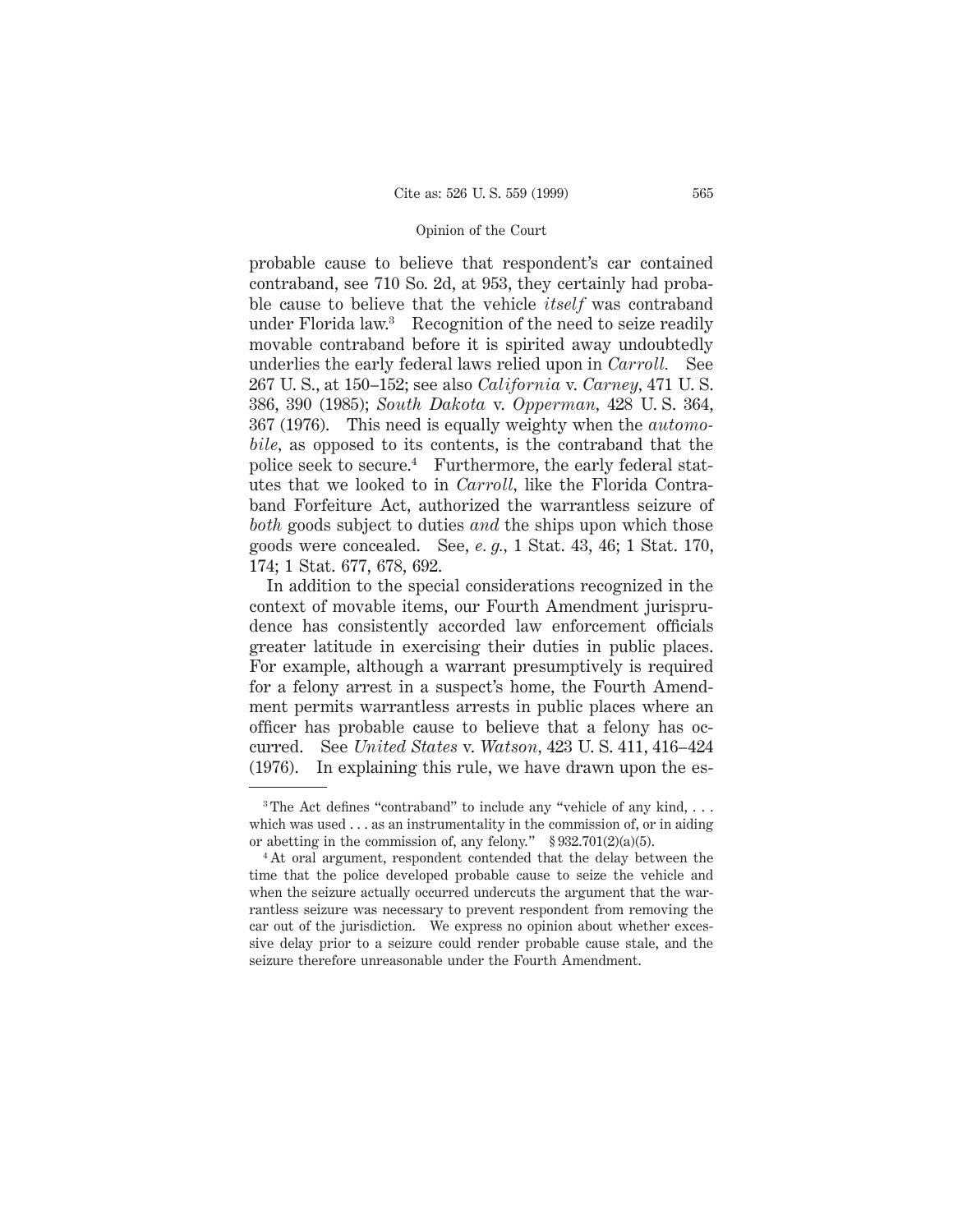#### 566 FLORIDA *v.* WHITE

# SOUTER, J., concurring

tablished "distinction between a warrantless seizure in an open area and such a seizure on private premises." *Payton* v. *New York,* 445 U. S. 573, 587 (1980); see also *id.,* at 586–587 ("It is also well settled that objects such as weapons or contraband found in a public place may be seized by the police without a warrant"). The principle that underlies *Watson* extends to the seizure at issue in this case. Indeed, the facts of this case are nearly indistinguishable from those in *G. M. Leasing Corp.* v. *United States,* 429 U. S. 338 (1977). There, we considered whether federal agents violated the Fourth Amendment by failing to secure a warrant prior to seizing automobiles in partial satisfaction of income tax assessments. *Id.,* at 351. We concluded that they did not, reasoning that "[t]he seizures of the automobiles in this case took place on public streets, parking lots, or other open places, and did not involve any invasion of privacy." *Ibid.* Here, because the police seized respondent's vehicle from a public area—respondent's employer's parking lot—the warrantless seizure also did not involve any invasion of respondent's privacy. Based on the relevant history and our prior precedent, we therefore conclude that the Fourth Amendment did not require a warrant to seize respondent's automobile in these circumstances.

The judgment of the Florida Supreme Court is reversed, and the case is remanded for proceedings not inconsistent with this opinion.

# *It is so ordered.*

JUSTICE SOUTER, with whom JUSTICE BREYER joins, concurring.

I join the Court's opinion subject to a qualification against reading our holding as a general endorsement of warrantless seizures of anything a State chooses to call "contraband," whether or not the property happens to be in public when seized. The Fourth Amendment does not concede any talis-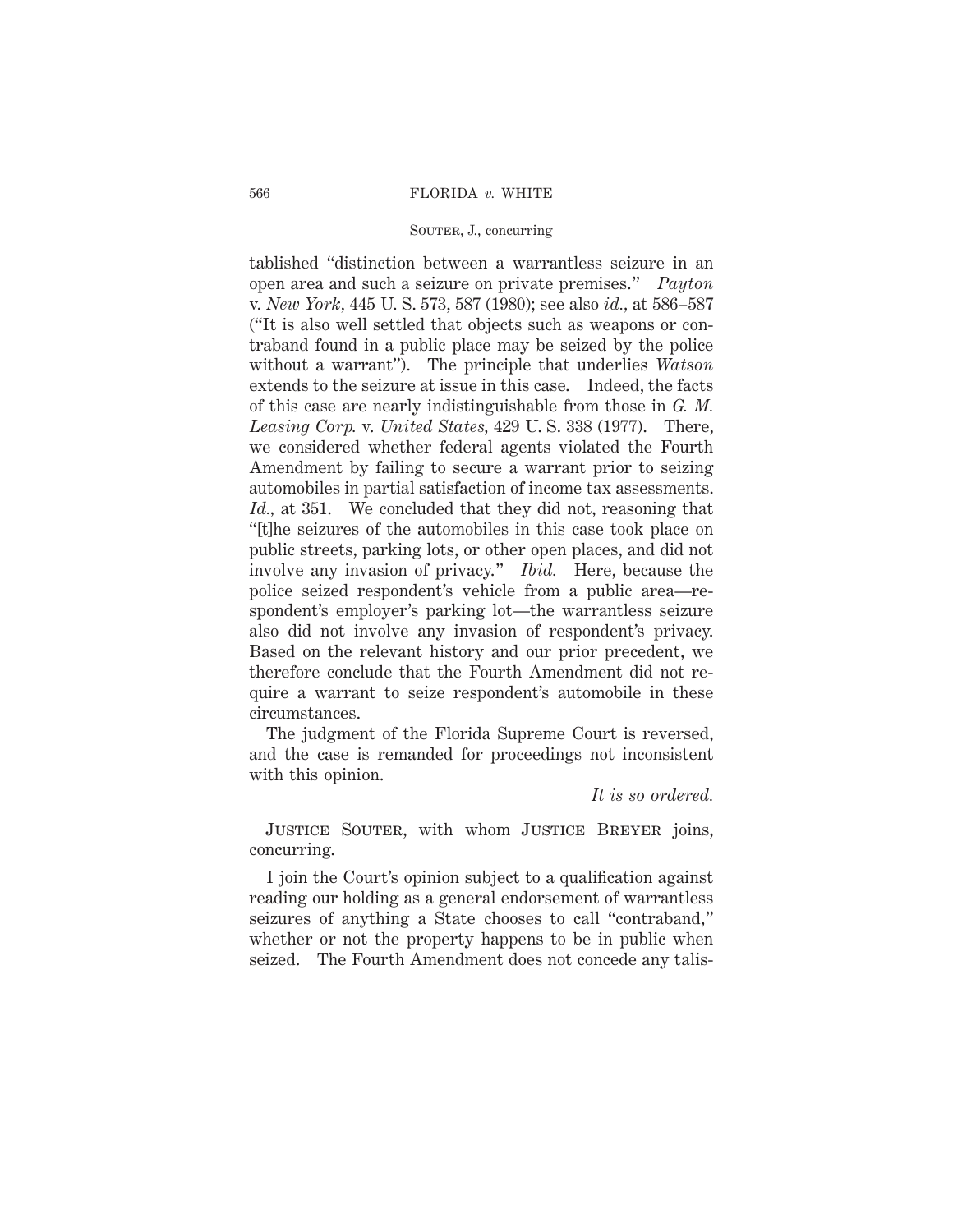manic significance to use of the term "contraband" whenever a legislature may resort to a novel forfeiture sanction in the interest of law enforcement, as legislatures are evincing increasing ingenuity in doing, cf., *e. g., Bennis* v. *Michigan,* 516 U. S. 442, 443–446 (1996); *id.,* at 458 (Stevens, J., dissenting); *United States* v. *James Daniel Good Real Property,* 510 U. S. 43, 81–82, and n. 1 (1993) (Thomas, J., concurring in part and dissenting in part) (expressing concern about the breadth of new forfeiture statutes). Moreover, *G. M. Leasing Corp.* v. *United States,* 429 U. S. 338 (1977) (upon which we rely today), endorsed the public character of a warrantless seizure scheme by reference to traditional enforcement of government revenue laws, *id.,* at 351–352, and n. 18 (citing, *e. g., Murray's Lessee* v. *Hoboken Land & Improvement Co.,* 18 How. 272 (1856)), and the legality of seizing abandoned contraband in public view, 429 U. S., at 352 (citing *Hester* v. *United States,* 265 U. S. 57 (1924)).

Justice Stevens, with whom Justice Ginsburg joins, dissenting.

During the summer of 1993, Florida police obtained evidence that Tyvessel White was engaged in the sale and delivery of narcotics, and that he was using his car to facilitate the enterprise. For reasons unexplained, the police neither arrested White at that point nor seized his automobile as an instrumentality of his alleged narcotics offenses. Most important to the resolution of this case, the police did not seek to obtain a warrant before seizing White's car that fall—over two months after the last event that justified the seizure. Instead, after arresting White at work on an unrelated matter and obtaining his car keys, the officers seized White's automobile without a warrant from his employer's parking lot and performed an inventory search. The Florida Supreme Court concluded that the seizure, which took place absent exigent circumstances or probable cause to be-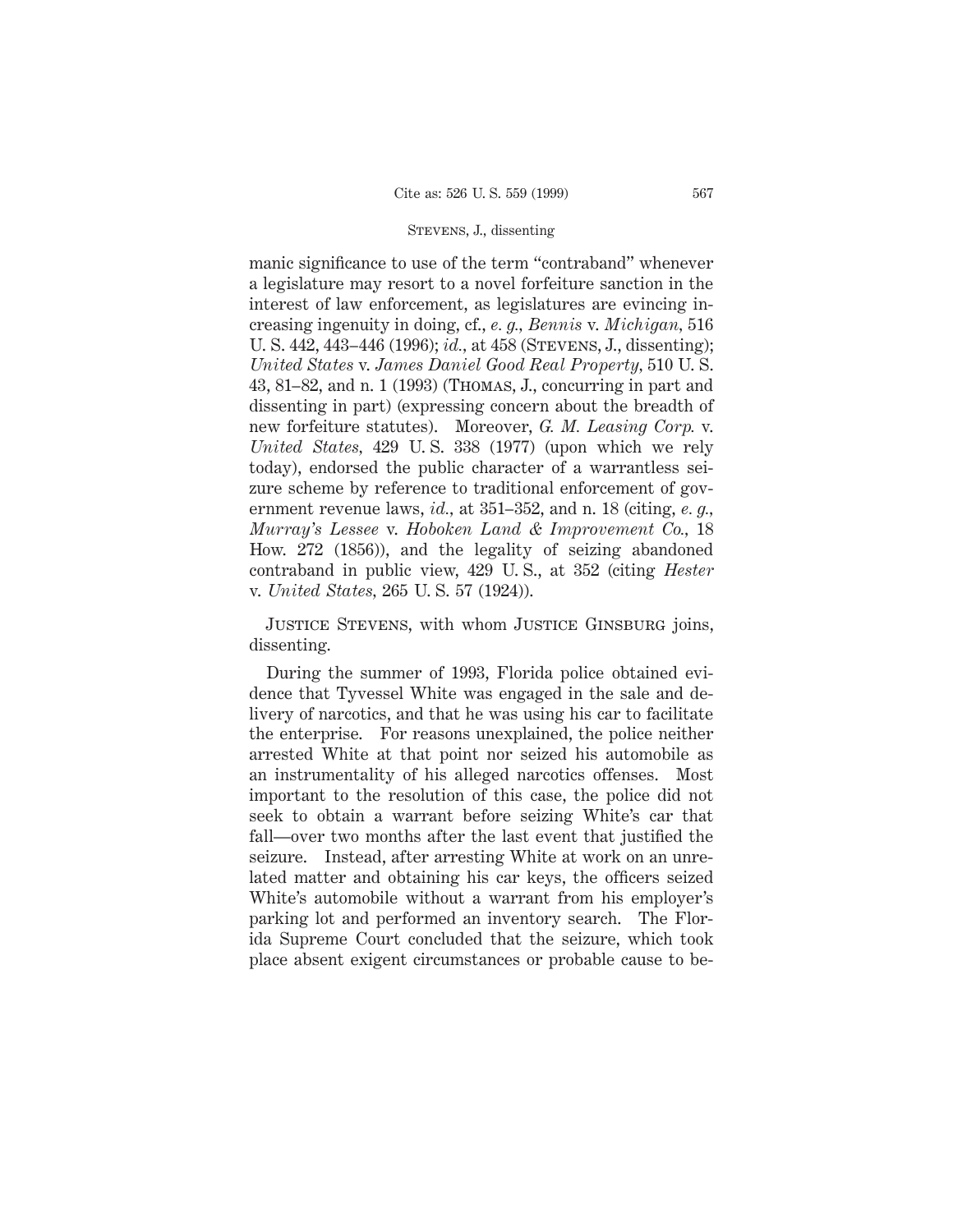# STEVENS, J., dissenting

lieve that narcotics were present, was invalid. 710 So. 2d 949 (1998).1

In 1971, after advising us that "we must not lose sight of the Fourth Amendment's fundamental guarantee," Justice Stewart made this comment on what was then settled law:

"[T]he most basic constitutional rule in this area is that 'searches conducted outside the judicial process, without prior approval by judge or magistrate, are *per se* unreasonable under the Fourth Amendment—subject only to a few specifically established and well-delineated exceptions.' The exceptions are 'jealously and carefully drawn,' and there must be 'a showing by those who seek exemption . . . that the exigencies of the situation made that course imperative.' '[T]he burden is on those seeking the exemption to show the need for it.'" *Coolidge* v. *New Hampshire,* 403 U. S. 443, 453, 454–455 (footnotes omitted).

Because the Fourth Amendment plainly "protects property as well as privacy" and seizures as well as searches, *Soldal* v. *Cook County,* 506 U. S. 56, 62–64 (1992), I would apply to the present case our longstanding warrant presumption.<sup>2</sup>

<sup>1</sup> The Florida Supreme Court's opinion could be read to suggest that due process protections in the Florida Constitution might independently require a warrant or other judicial process before seizure under the Florida Contraband Forfeiture Act. See 710 So. 2d, at 952 (discussing *Department of Law Enforcement* v. *Real Property,* 588 So. 2d 957 (1991)). However, the certified question put to that court referred only to the Fourth Amendment to the United States Constitution. 710 So. 2d, at 950. Thus, a viable federal question was presented for us to decide on certiorari, but of course we have no authority to determine the limits of state constitutional or statutory safeguards.

<sup>2</sup> *E. g., United States* v. *United States Dist. Court for Eastern Dist. of Mich.,* 407 U. S. 297, 315–318 (1972) ("Though the Fourth Amendment speaks broadly of 'unreasonable searches and seizures,' the definition of 'reasonableness' turns, at least in part, on the more specific commands of the warrant clause"); *Coolidge* v. *New Hampshire,* 403 U. S. 443, 454–455 (1971); *Katz* v. *United States,* 389 U. S. 347, 357 (1967); *Johnson* v. *United*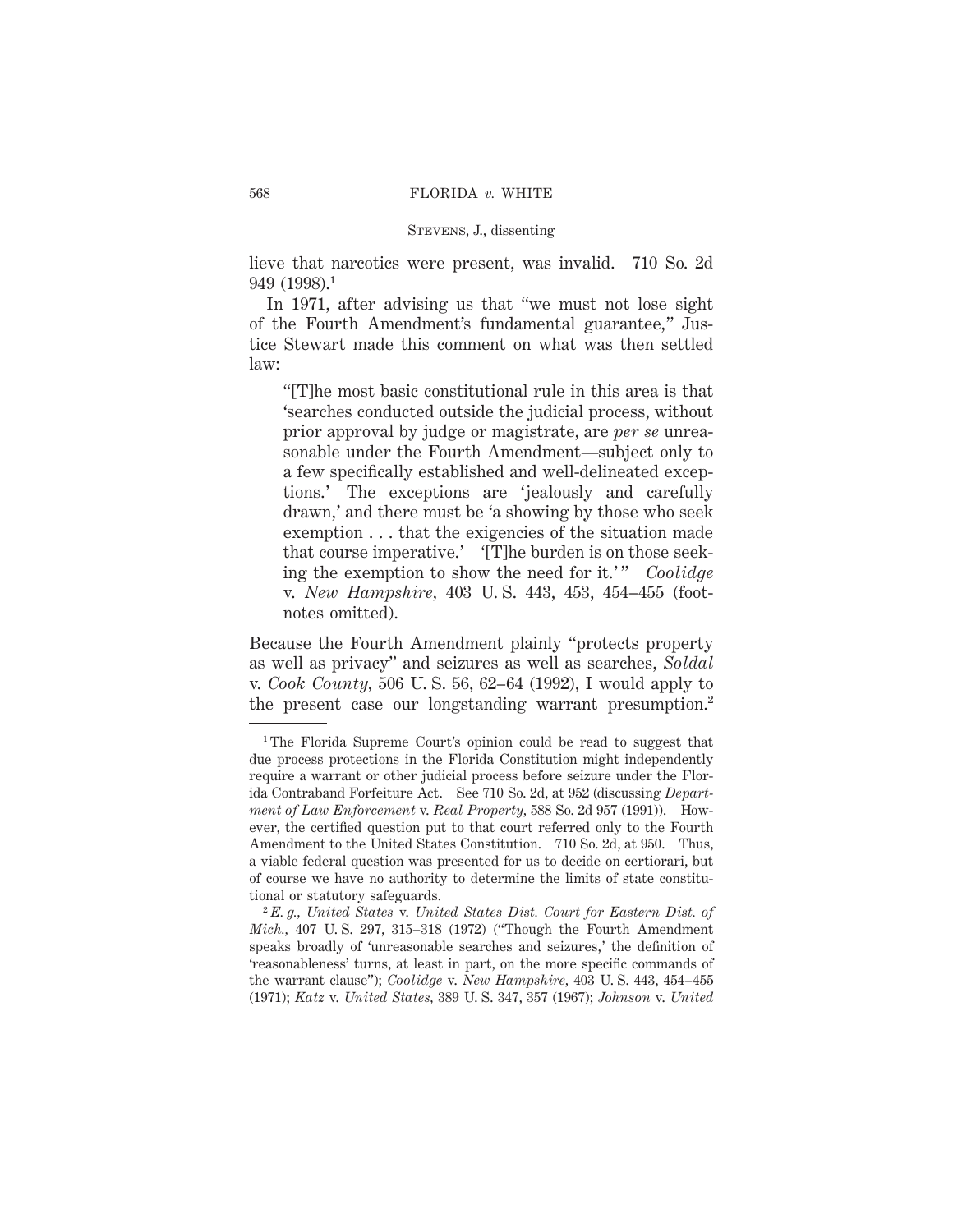In the context of property seizures by law enforcement authorities, the presumption might be overcome more easily in the absence of an accompanying privacy or liberty interest. Nevertheless, I would look to the warrant clause as a measure of reasonableness in such cases, *United States* v. *United States Dist. Court for Eastern Dist. of Mich.,* 407 U. S. 297, 315 (1972), and the circumstances of this case do not convince me that the role of a neutral magistrate was dispensable.

The Court does not expressly disavow the warrant presumption urged by White and followed by the Florida Supreme Court, but its decision suggests that the exceptions have all but swallowed the general rule. To defend the officers' warrantless seizure, the State points to cases establishing an "automobile exception" to our ordinary demand for a warrant before a lawful search may be conducted. Each of those cases, however, involved searches of automobiles for contraband or temporary seizures of automobiles to effect such searches.<sup>3</sup> Such intrusions comport with the practice

*States,* 333 U. S. 10, 13–14 (1948); *Harris* v. *United States,* 331 U. S. 145, 162 (1947) (Frankfurter, J., dissenting) ("[W]ith minor and severely confined exceptions, inferentially a part of the Amendment, every search and seizure is unreasonable when made without a magistrate's authority expressed through a validly issued warrant"), overruled in part by *Chimel* v. *California,* 395 U. S. 752 (1969); see also *Shadwick* v. *Tampa,* 407 U. S. 345, 348 (1972) (noting "the now accepted fact that someone independent of the police and prosecution must determine probable cause"); *Wong Sun* v. *United States,* 371 U. S. 471, 481–482 (1963).

<sup>3</sup> See, *e. g., Carroll* v. *United States,* 267 U. S. 132, 153 (1925) (where the police have probable cause, "contraband goods concealed and illegally transported in an automobile or other vehicle may be searched for without a warrant"); *United States* v. *Ross,* 456 U. S. 798, 820, n. 26, 825 (1982) ("During virtually the entire history of our country—whether contraband was transported in a horse-drawn carriage, a 1921 roadster, or a modern automobile—it has been assumed that a lawful search of a vehicle would include a search of any container that might conceal the object of the search"); *Wyoming* v. *Houghton, ante,* at 300–301; *Pennsylvania* v. *Labron,* 518 U. S. 938, 940 (1996) *(per curiam)* ("If a car is readily mobile and probable cause exists to believe it contains contraband, the Fourth Amendment thus permits police to search the vehicle without more").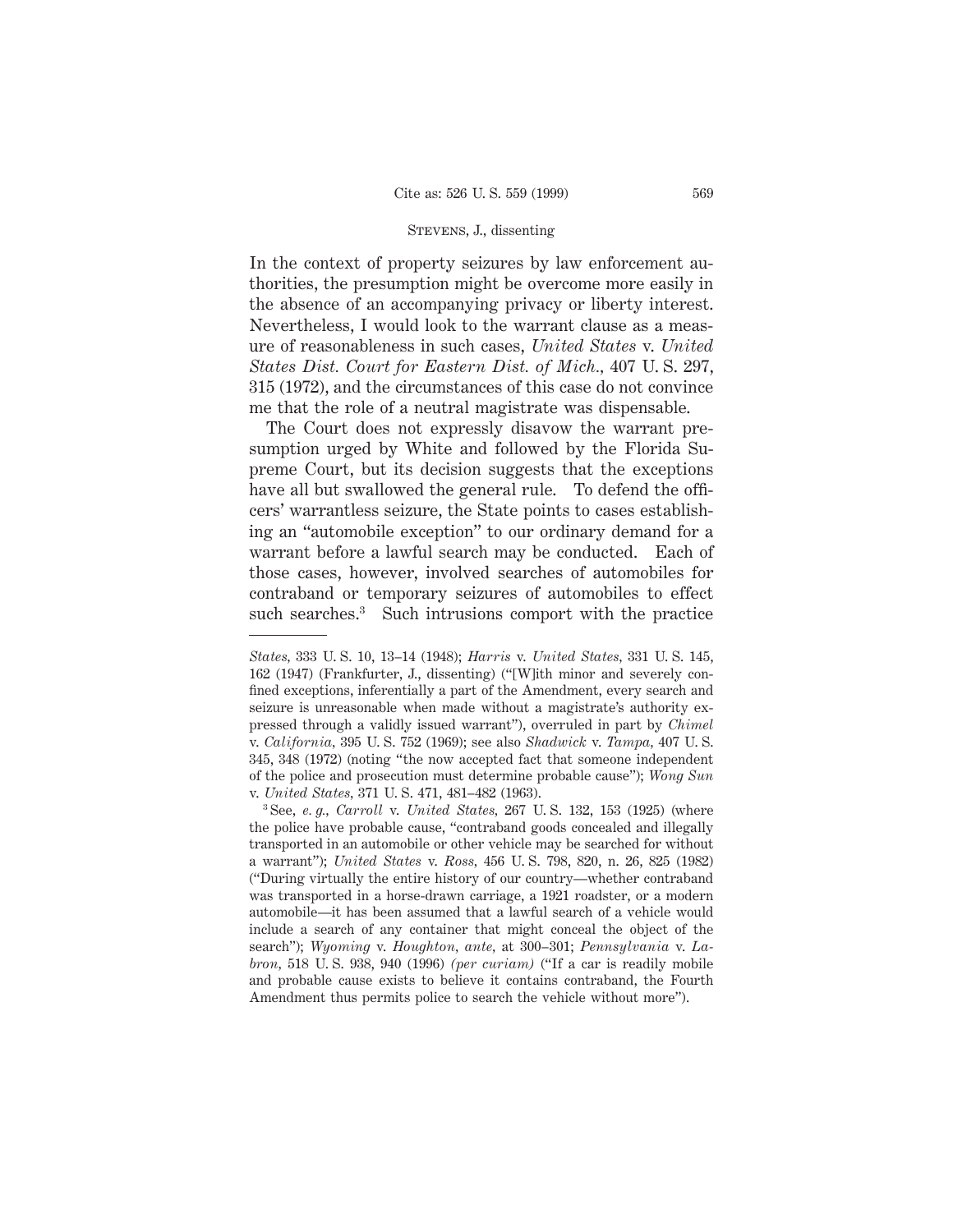# STEVENS, J., dissenting

of federal customs officers during the Nation's early history on which the majority relies, as well as the practicalities of modern life. But those traditions and realities are weak support for a warrantless seizure of the vehicle itself, months after the property was proverbially tainted by its physical proximity to the drug trade, and while the owner is safely in police custody.

The stated purposes for allowing warrantless vehicle searches are likewise insufficient to validate the seizure at issue, whether one emphasizes the ready mobility of automobiles or the pervasive regulation that diminishes the owner's privacy interests in such property. No one seriously suggests that the State's regulatory regime for road safety makes acceptable such unchecked and potentially permanent seizures of automobiles under the State's criminal laws. And, as the Florida Supreme Court cogently explained, an exigent circumstance rationale is not available when the seizure is based upon a belief that the automobile may have been used at some time in the past to assist in illegal activity and the owner is already in custody.<sup>4</sup> Moreover, the state court's conclusion that the warrant process is a sensible protection from abuse of government power is bolstered by the inherent risks of hindsight at postseizure hearings and law enforcement agencies' pecuniary interest in the seizure of such property. See Fla. Stat. § 932.704(1) (1997); cf. *United States* v. *James Daniel Good Real Property,* 510 U. S. 43, 55–56 (1993).

<sup>4</sup> 710 So. 2d 949, 953–954 (Fla. 1998) ("There simply was no concern presented here that an opportunity to seize evidence would be missed because of the mobility of the vehicle. Indeed, the entire focus of the seizure here was to seize the vehicle itself as a prize because of its alleged prior use in illegal activities, rather than to search the vehicle for contraband known to be therein, and that might be lost if not seized immediately"). The majority notes, *ante,* at 565, n. 4, but does not confront, the argument that the mobility of White's vehicle was not a substantial governmental concern in light of the delay between establishing probable cause and seizure.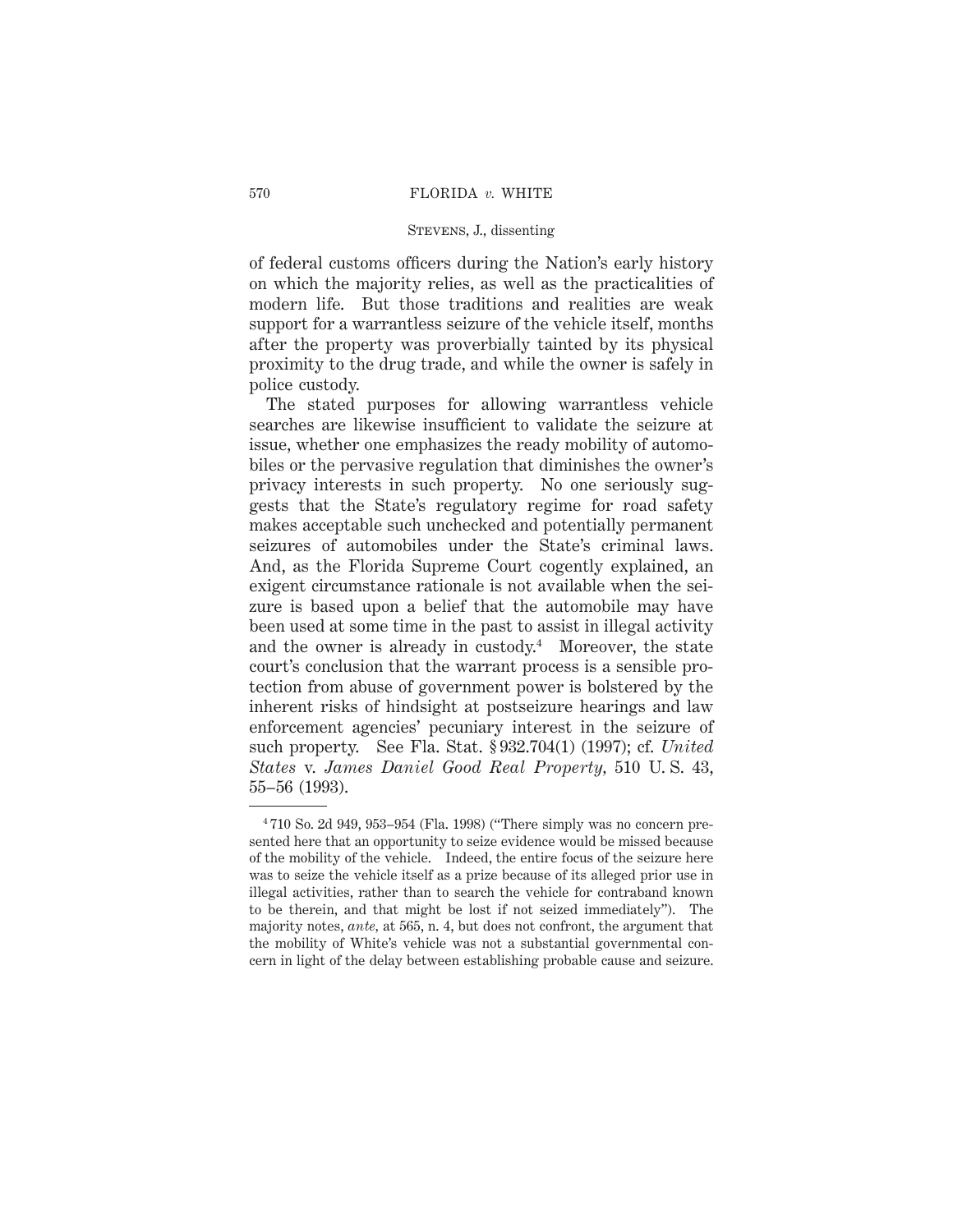Were we confronted with property that Florida deemed unlawful for private citizens to possess regardless of purpose, and had the State relied on the plain-view doctrine, perhaps a warrantless seizure would have been defensible. See *Horton* v. *California,* 496 U. S. 128 (1990); *Arizona* v. *Hicks,* 480 U. S. 321, 327 (1987) (citing *Payton* v. *New York,* 445 U. S. 573 (1980)). But " '[t]here is nothing even remotely criminal in possessing an automobile," Austin v. United *States,* 509 U. S. 602, 621 (1993) (quoting *One 1958 Plymouth Sedan* v. *Pennsylvania,* 380 U. S. 693, 699 (1965)); no serious fear for officer safety or loss of evidence can be asserted in this case considering the delay and circumstances of the seizure; and only the automobile exception is at issue, 710 So. 2d, at 952; Brief for Petitioner 6, 28.5

In any event, it seems to me that the State's treatment of certain vehicles as "contraband" based on past use provides an added reason for insisting on an appraisal of the evidence by a neutral magistrate, rather than a justification for expanding the discretionary authority of the police. Unlike a search that is contemporaneous with an officer's probablecause determination, *Horton,* 496 U. S., at 130–131, a belated seizure may involve a serious intrusion on the rights of innocent persons with no connection to the earlier offense. Cf. *Bennis* v. *Michigan,* 516 U. S. 442 (1996). And a seizure supported only by the officer's conclusion that at some time in the past there was probable cause to believe that the car was then being used illegally is especially intrusive when followed by a routine and predictable inventory search—

<sup>5</sup> There is some force to the majority's reliance on *United States* v. *Watson,* 423 U. S. 411 (1976), which held that no warrant is required for felony arrests made in public. *Ante,* at 565–566. With respect to the seizures at issue in *Watson,* however, I consider the law enforcement and public safety interests far more substantial, and the historical and legal traditions more specific and engrained, than those present on the facts of this case. See 423 U. S., at 415–424; *id.,* at 429 (Powell, J., concurring) ("[L]ogic sometimes must defer to history and experience").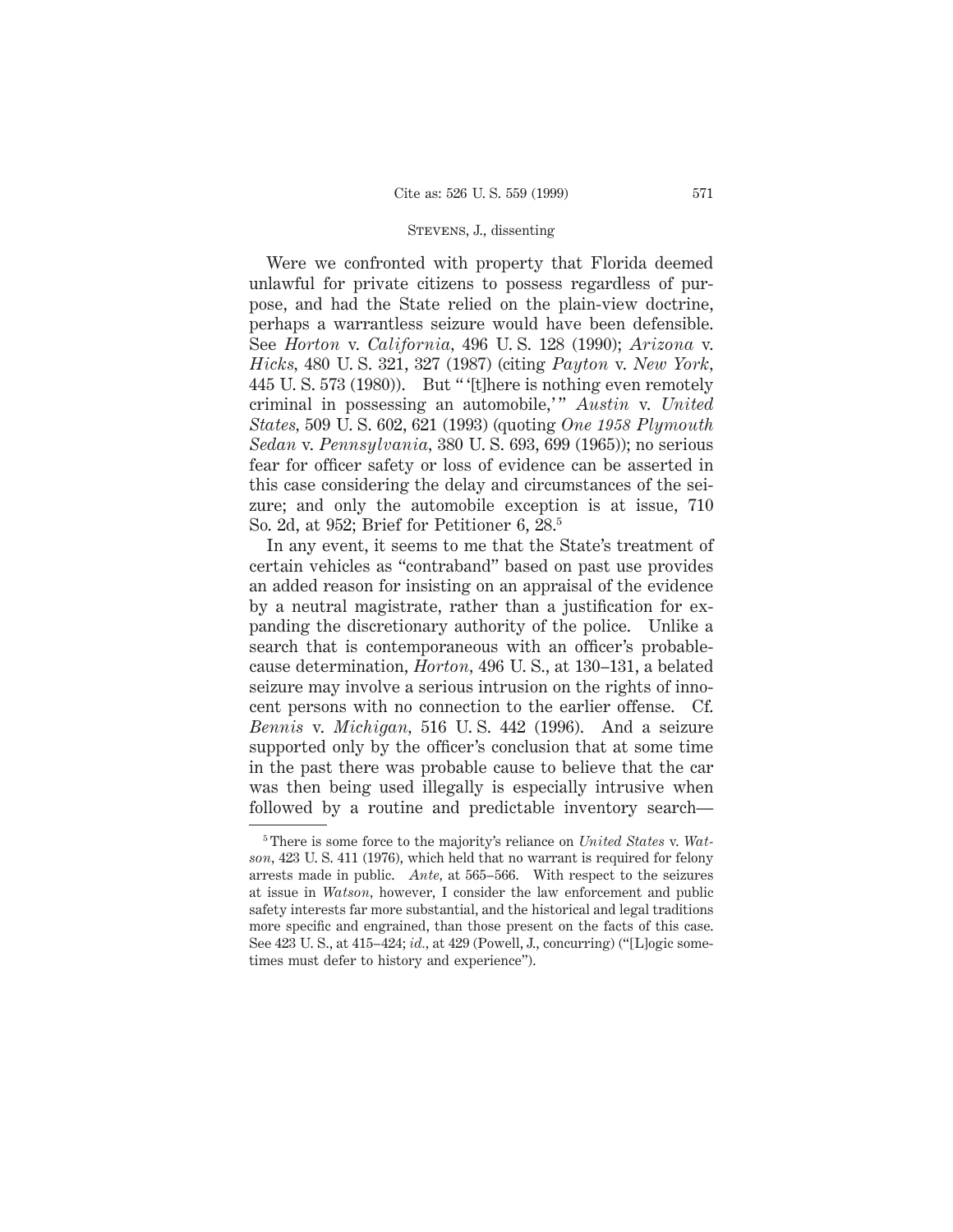# STEVENS, J., dissenting

even though there may be no basis for believing the car then contains any contraband or other evidence of wrongdoing.<sup>6</sup>

Of course, requiring police officers to obtain warrants in cases such as the one before us will not allay every concern private property owners might have regarding government discretion and potentially permanent seizures of private property under the authority of a State's criminal laws. Had the officers in this case obtained a warrant in July or August, perhaps they nevertheless could or would have executed that warrant months later; and, as the Court suggests, *ante,* at 565, n. 4, delay between the basis for a seizure and its effectuation might support a Fourth Amendment objection whether or not a warrant was obtained. That said, a warrant application interjects the judgment of a neutral decisionmaker, one with no pecuniary interest in the matter, see *Connally* v. *Georgia,* 429 U. S. 245, 250–251 (1977) *(per curiam*), before the burden of obtaining possession of the property shifts to the individual. Knowing that a neutral party

<sup>6</sup> The Court's reliance on *G. M. Leasing Corp.* v. *United States,* 429 U. S. 338 (1977), is misplaced. The seizure in that case was supported by an earlier tax assessment that was "given the force of a judgment." *Id.,* at 352, n. 18 (internal quotation marks omitted). We emphasized that the owner of the automobiles in question lacked a privacy interest, but he had also lost any possessory interest in the property by way of the prior judgment. In this case, despite plenty of time to obtain a warrant that would provide similar preseizure authority for the police, they acted entirely on their own assessment of the probative force of evidence relating to earlier events. In addition, White's property interests in his car were apparently not extinguished until, at the earliest, the seizure took place. See Fla. Stat.  $\S$ § 932.703(1)(c)–(d) (1997) (the State acquires rights, interest, and title in contraband articles at the time of seizure, and the seizing agency may not use the seized property until such rights, interest, and title are "perfected" in accordance with the statute); § 932.704(8); *Soldal* v. *Cook County*, 506 U.S. 56, 63–64 (1992). This statutory scheme and its aims, see Fla. Stat. § 932.704(1) (1997), also distinguish more mundane and temporary vehicle seizures performed for regulatory purposes and immediate public needs, such as a tow from a no-parking zone. No one contends that a warrant is necessary in that case.